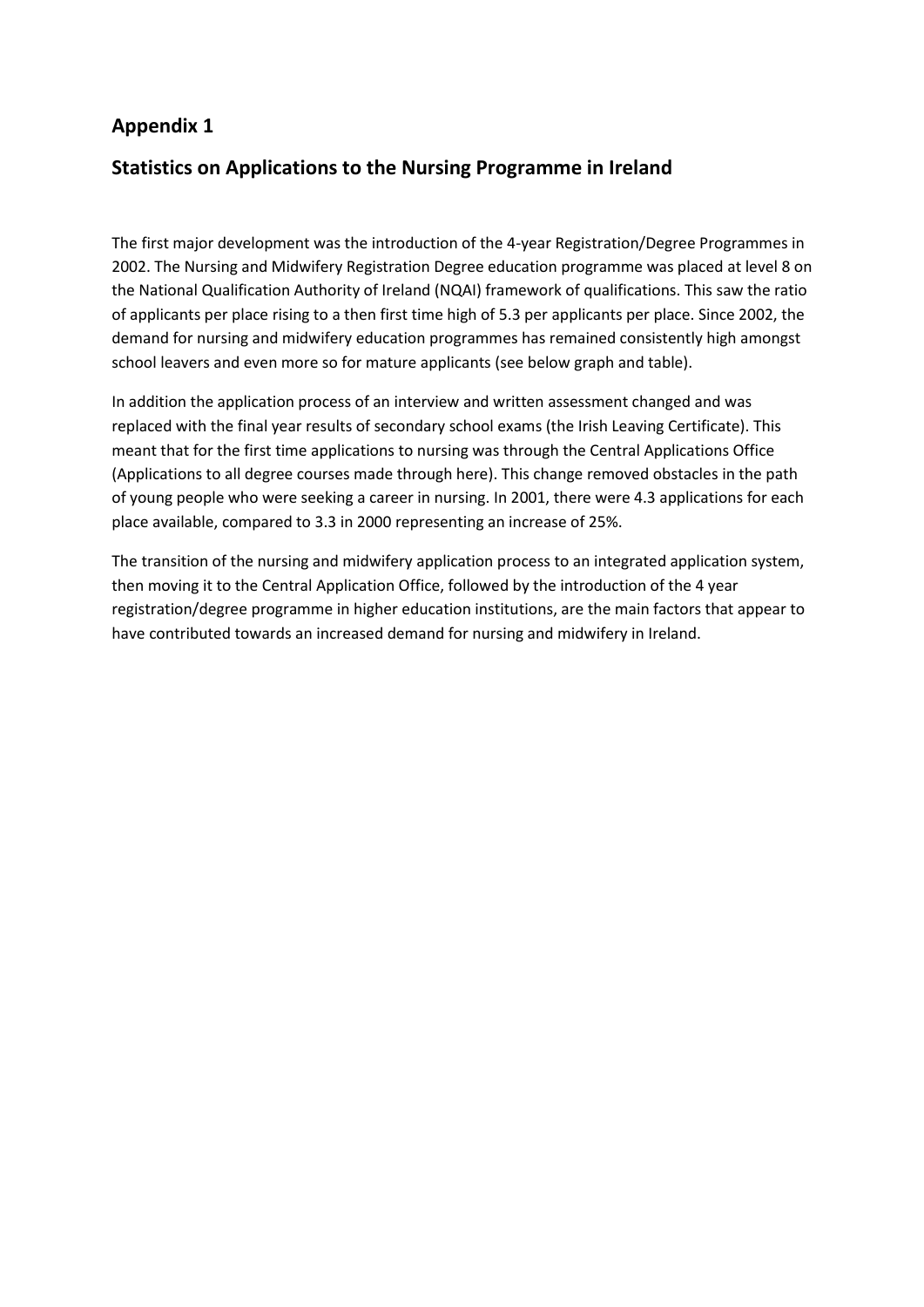|      | 1. Total         | 2. Total Number          | <b>Ratio</b> |
|------|------------------|--------------------------|--------------|
|      | <b>Number of</b> | of places                |              |
|      | applicants       | available                |              |
| 1997 | 4011             | 982                      | 1:4.1        |
| 1998 | 4034             | 967                      | 1:4.2        |
| 1999 | 5591             | 1275                     | 1:4.6        |
| 2000 | 5013             | 1500                     | 1:3.3        |
| 2001 | 6578             | 1547                     | 1:4.3        |
| 2002 | 8780             | 1640                     | 1:5.3        |
| 2003 | 7507             | 1640                     | 1:4.6        |
| 2004 | 8299             | 1640                     | 1:5          |
| 2005 | 8547             | 1640                     | 1:5.2        |
| 2006 | 8866             | 1880个                    | 1:4.7        |
| 2007 | 8640             | 1880                     | 1:4.6        |
| 2008 | 8119             | 1880                     | 1:4.3        |
| 2009 | 9457             | $1570 \text{ }\sqrt{\ }$ | 1:6          |
| 2010 | 9014             | 1570                     | 1:5.7        |
| 2011 | 8977             | 1570                     | 1:5.7        |

 $\uparrow$  = an increase in the number of places available in 2006

 $\psi$  = a decrease in the number of places available in 2009